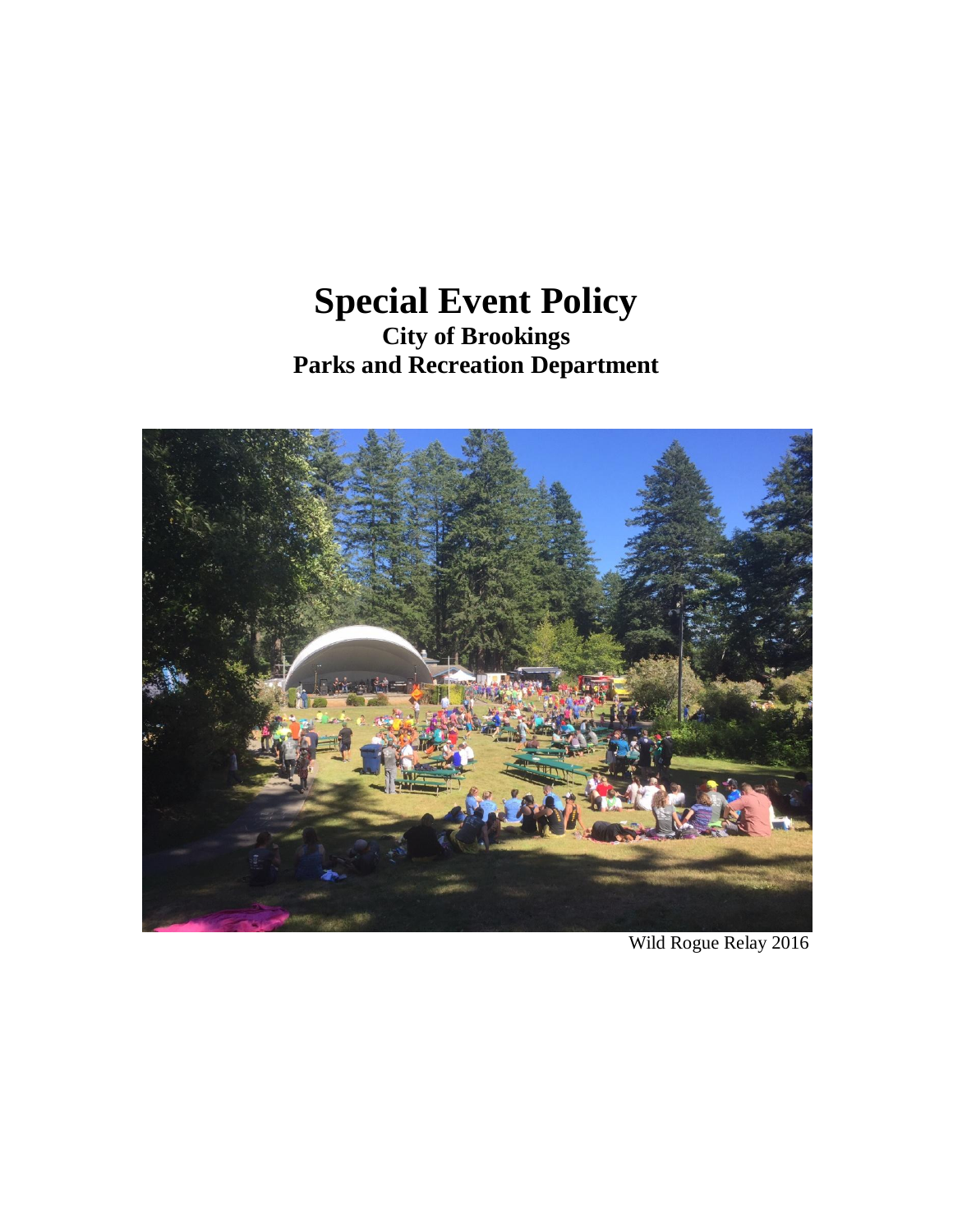#### **POLICY STATEMENT**

The purpose of a Special Event Policy (Policy) is to support and facilitate the process of administering large events that offer a valuable public purpose, such as the promotion of tourism and/or economic development, or the provision of recreational, informational, or enriching activities that benefit the greater Brookings community. It is further the policy of the City of Brookings (City) to ensure that the necessary public support that must be provided to outside organizations to ensure the safe and effective operation of large special events will not be subsidized by Brookings citizens.

## **GENERAL**

The Policy applies to facility use requests that will attract more than 500 participants, include the sale of alcoholic beverages or require the exclusive use of an entire City park and associated parking lots. Events with promoters, organizers and event producers who prepare events and activities in which the City is a co-sponsor will be negotiated on a case-by-case basis. Depending upon the nature of a proposed co-sponsored event, policy and fees outlined in the Special Event Policy may or may not apply. The policy is administered by the City.

Permits for events of the size and nature described above will be considered for approval only for Azalea Park and Stout Park, or suitable Public Open Space. Events that occur beyond normal park use hours are required to be completed (including clean up) no later than 11:00 PM.

The policy is adopted to guide the use of City parks for large special events. Approval for any events will not be considered final until a Special Event Park Use Permit is signed, all fees and deposits are paid, necessary permits are obtained and appropriate certificates of insurance are filed with the City.

Application for a Special Event Use Permit under the policy must be filed at least 30 days prior to the date of the event. All plans requiring approval must be submitted to the city at least 14 calendar days prior to occupying the park. A \$500 expedited plan review fee shall apply if the City accepts a late Plan. The additional fee must be paid at the time the Plan is submitted. In the interest of protecting public safety and City property, the City may elect to apply special conditions to its approval of a Special Event Use Permit application, such as a restriction on the location that may be utilized for the event and limitations on the days and hours that the event may be open to the public.

## **EVENT NARRATIVE**

The event organizer will be required to provide a written narrative, which fully describes the nature of the event, including the days and hours of operation, anticipated attendance, an explanation of each event activity, and the number of vendors.

## **EVENT AREA**

The event location (park) and the exact area within a park, for the event operation will be agreed upon between the City and the event organizer. However, if mutually agreeable terms cannot be reached, the City's decision on the location and park area shall be final.

## **CONTACT PERSON**

Event organizers will ensure that the specified contact person(s) for the event shall remain on site and be available during the entire period of the event. The City will supply the event organizer with a telephone number for a designated contact. Off hours emergency contact shall be through police dispatch.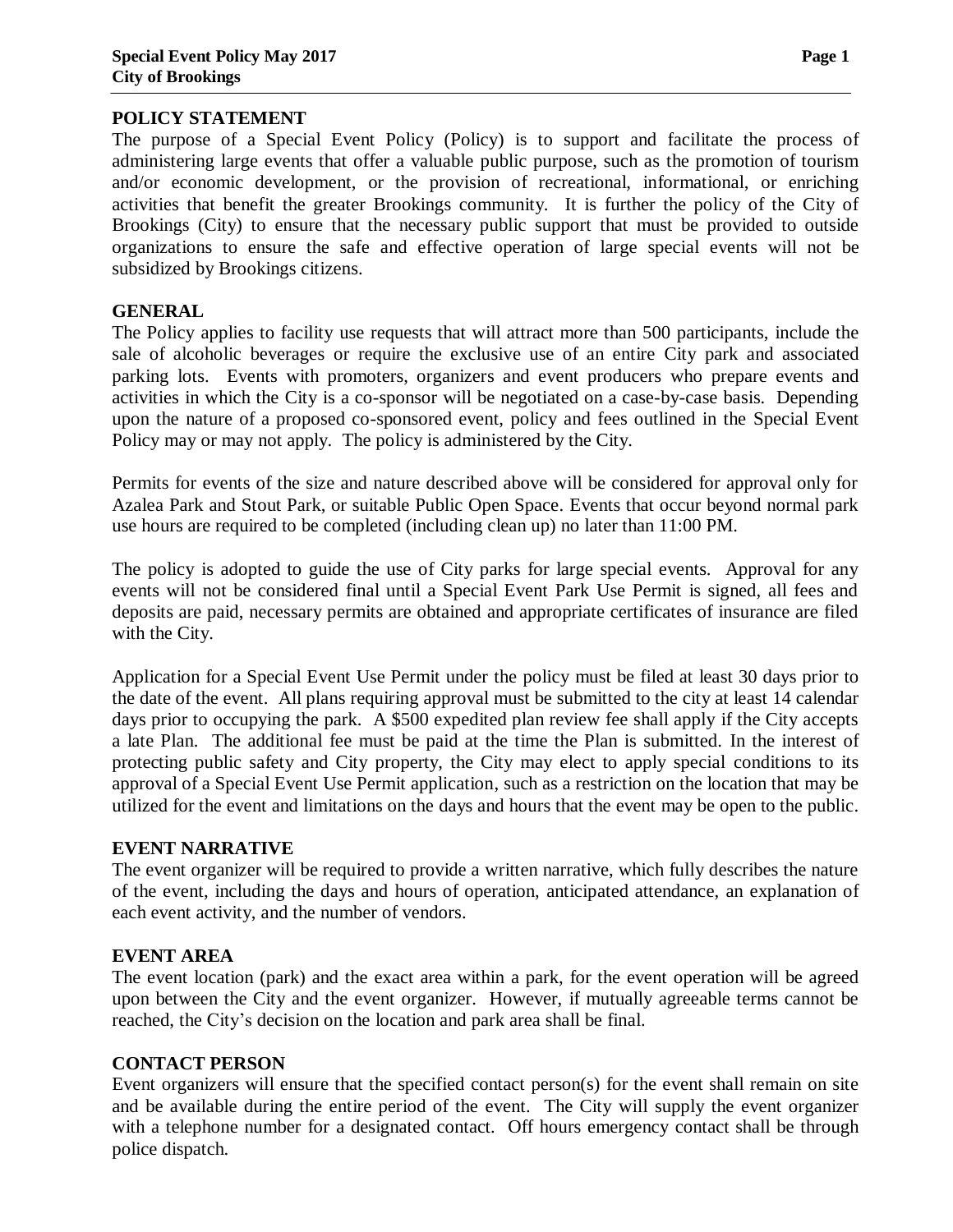#### **RENTAL FEES**

Event organizers shall pay the City the appropriate rental fee(s), as established by City Council Ordinance (Master Fee Schedule). The event organizer shall remit payment of the rental fee to the City upon execution of a Special Event Park Use Permit.

#### **SECURITY DEPOSIT**

Upon execution of a Special Event Park Use Permit, event organizers shall deposit with the City a sum equal to the first day's park use fee as a security deposit to be applied toward the cost of repairing damages to the park or to the City property caused by the event organizer or event participants, or to remedy other default under the permit. As special circumstances arise, the City may require security deposits in excess of a sum equal to the first day's park use fee. Within thirty (30) days following the event, the City shall either refund the security deposit to the event organizer or shall provide the event organizer a written accounting stating the basis of the City's claim to all or part of the security deposit. If costs of repairing damages to the park exceed the amount of the security deposit, the event organizer will be assessed the charges for all excess costs.

#### **GROUND SET- UP PLAN**

Event organizers shall be required to submit a Ground Setup Plan to the City for approval at least fourteen (14) calendar days prior to occupying the park. The City, at its discretion, may elect to accept a Ground Setup Plan not meeting the (14) fourteen calendar days requirement.

Ground Set-up Plan shall specify the location of:

- A. All temporary fence lines including entrance gates, emergency exits and access lanes and service entrances
- B. Rides and attractions
- C. First Aid stations
- D. All food and beverage and other vending locations
- E. Utility vehicle, ambulance and event truck parking
- F. Ticket sales booths
- G. Security personnel
- H. Portable toilets
- I. Areas where propane gas will be used
- J. Stages for entertainment and amplified sound
- K. Supplemental lighting
- L. Power generators
- M. Pedestrian circulation routes

The Ground Set-up Plan is subject to review by the City. The City will respond to the Ground Setup Plan within seven (7) calendar days of its receipt. The response will indicate approval, approval with conditions or rejection. If the Plan is rejected, the City will explain the reasons for rejection to the event organizer and provide a deadline for a revision of the Plan to be re-submitted. The Special Event Park Use Permit is not valid without an approved Ground Set-up Plan. The event organizer shall abide by the approved Ground Set-up Plan as a condition of the Permit.

#### **PARKING PLAN**

Event Organizers shall be required to submit a Parking Plan for the City's approval at least fourteen (14) calendar days before occupying the park and shall:

- Identify all designated parking areas, including those located off-site.
- Describe the measures that the event organizer has taken to reduce on-street parking in surrounding neighborhoods.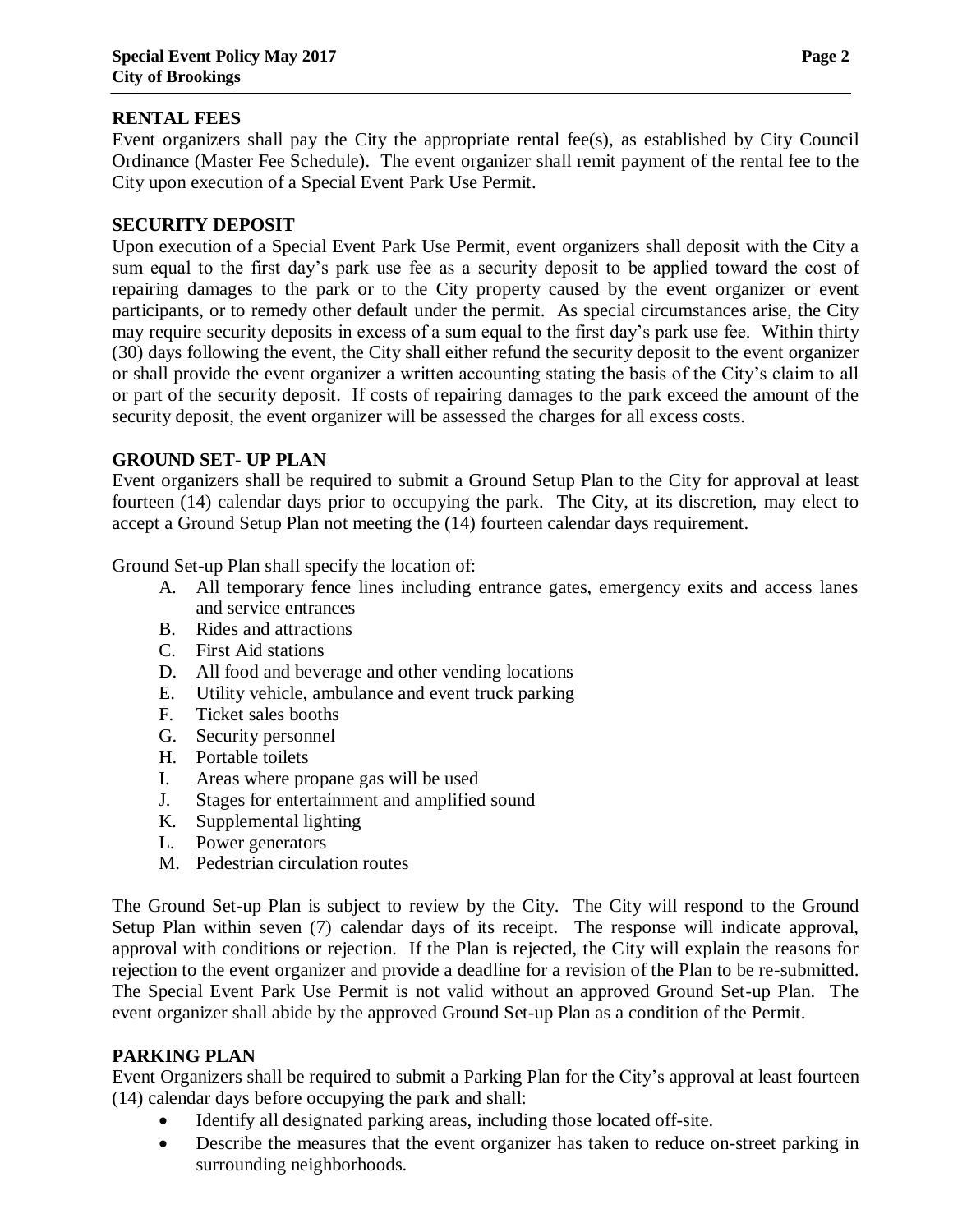- Document agreements with off-site parking lot owners to park cars for the event and any agreements with a bus or transit company to shuttle event attendees to and from the site.
- If utilized, shall include shuttle schedules, routes , pick up and drop off locations at the off-site parking lots and the park where the event is taking place.

The City, at its discretion, may elect to accept a Parking Plan not meeting the (14) fourteen calendar days requirement.

The City will respond to the Parking Plan within seven (7) calendar days of its receipt. The response will indicate approval, approval with conditions or rejection. If the Plan is rejected, the City will explain the reasons for rejection to the event organizer and provide a deadline for a revision of the Plan to be re-submitted. The Special Event Park Use Permit is not valid without an approved Parking Plan. The event organizer shall abide by the approved Parking Plan as a condition of the Permit.

#### **SECURITY PLAN**

Event organizers shall be required to submit a Security Plan to the Public Safety Director for approval at least fourteen (14) calendar days prior to occupying the park. The City, at its discretion, may elect to accept a Security Plan not meeting the (14) fourteen calendar days requirement.

The Security Plan shall include the following:

- A. The number of security monitors, the locations where each security monitors will be stationed and the hours each security monitor is scheduled to work at the event.
- B. A description of the uniforms worn by security monitors working at the event.
- C. The minimum age required of security monitors permitted to work at the event.
- D. A crowd control plan. The crowd control plan shall include:
	- 1. A description of how the security monitors intend to manage the crowd throughout the event.
	- 2. A description of the specific steps the monitors will take to monitor specific activities within the event, such as soccer matches, dances, or any high profile entertainment performances.
	- 3. A description of the monitors standard for exclusion from the event (i.e. violent, threatening, unsafe or criminal behavior, vandalism, etc.)
	- 4. A description of how the monitors will interface with the Brookings Police Department to facilitate exclusions or manage emergency situations.
	- 5. The name of and cellular telephone number for the on-site monitor.
- E. Proof of bonding if a private security company is used.
- F. Proof of license and certification of the private security company by the Oregon Department of Public Safety Standards and Training.

The City will respond to the Security Plan within seven (7) calendar days of its receipt. The response will indicate approval, approval with conditions or rejection. If the Plan is rejected, the City will explain the reasons for rejection to the event organizer and provide a deadline for a revision of the Plan to be re-submitted. The Special Event Park Use Permit is not valid without an approved Security Plan. The event organizer shall abide by the approved Security Plan as a condition of the Permit.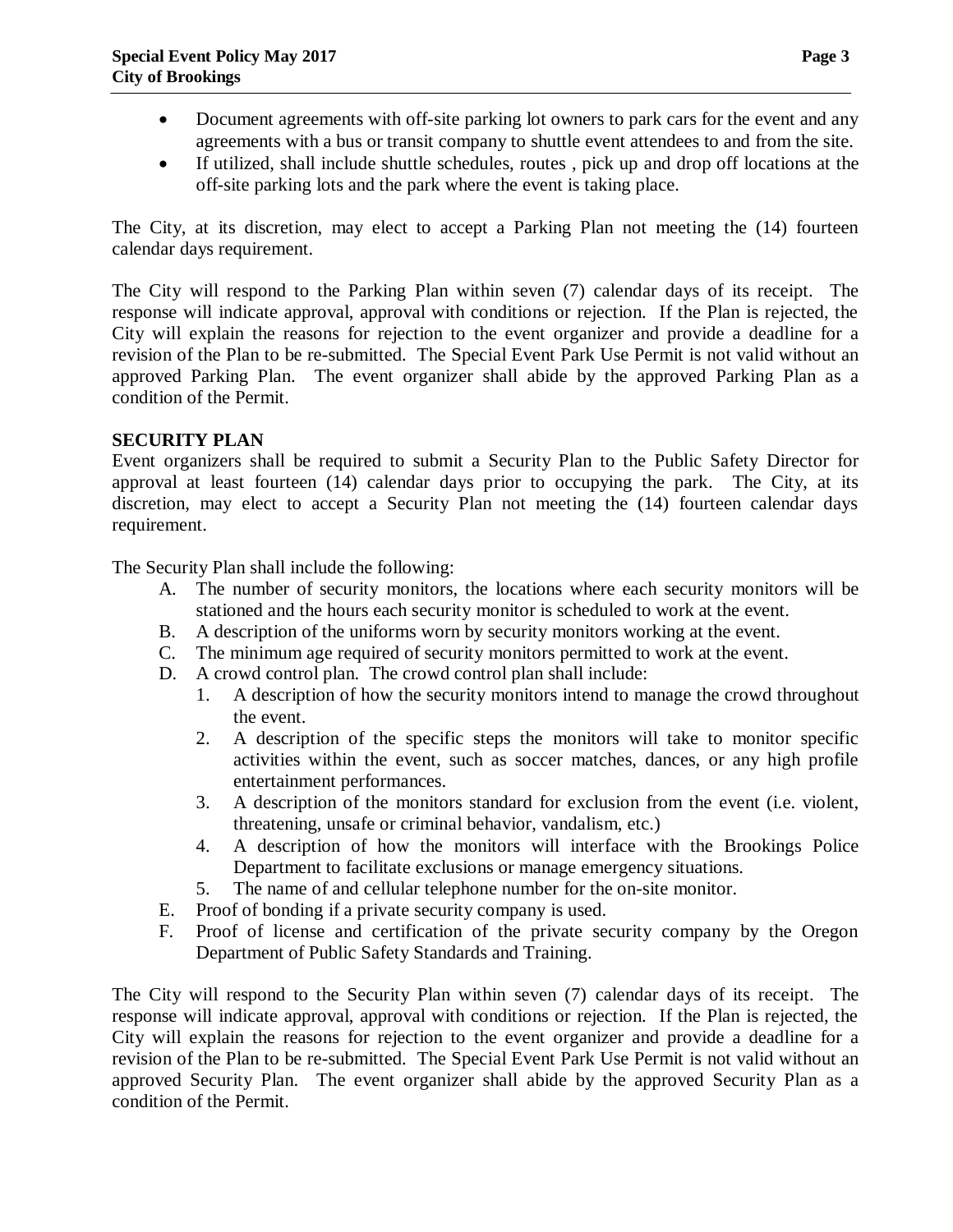#### **ON-SITE VEHICULAR TRAFFIC**

To ensure the safety of event visitors, organizers and exhibitors, vehicular traffic within the park during the hours the event is open to the public will be prohibited. This prohibition includes delivery and/ or transport vehicles. All deliveries shall be scheduled to occur during the hours the event is closed to the public. Approved off-hours vehicular movement will be restricted to designated paths, roads and parking areas. The City, at their discretion, may authorize specific exemptions to the on-site vehicular traffic prohibition, provided that the safety of the public in attendance at the event can be maintained.

#### **RESTROOMS**

The event organizer shall be required to provide one portable restroom for every 125 expected visitors at any given time the event is open to the public. Five percent of all portable restrooms must meet the requirements set forth by the Americans with Disabilities Act. When restrooms are required in two or more locations, each location must include an ADA approved restroom. Organizers will clean and service these facilities on a frequent basis throughout the event. The Azalea Park band shell restroom can accommodate up to 500 people. The event organizer shall be required to provide one portable restroom for each additional 150 expected visitors at any given time the event is open to the public.

## **TRASH CONTAINERS AND DUMPSTERS**

Event organizers are to provide an appropriate amount and sized dumpster(s) for the event. The concessionaires shall dispose of the trash in an appropriately sized dumpster(s) provided by the event organizer. The event organizer shall ensure that all trash is removed from the park at the end of the event. Location of the dumpster shall be indicated on your event plan.

#### **CLEAN-UP**

Event organizers shall be required to perform ongoing daily litter and trash cleanup of the entire permit site throughout and at the conclusion of the event. At the conclusion of the event, the event organizer shall be required to restore the event site to the original condition of the area prior to the event.

If the event organizer fails to perform the required daily litter clean up described above, they will be provided with notice that their failure to comply with the clean-up policy will result in revocation of the Special Event Use Permit.

## **PROMOTION OF SPECIAL EVENT**

Any promotion of events covered by a Special Event Park Use Permit shall be entirely by Event Organizers at their own expense. Event Organizers shall not publicize, promote, or otherwise advertise the event at a City park location until a Special Event Use Permit is issued, unless such promotion is authorized in advance by the Parks & Planning Manager or designee. On-site banners or signs are allowed two (2) weeks prior to event but not before or during a preceding event.

#### **INSURANCE**

Event organizers must provide and maintain at their own expense, comprehensive general liability insurance and comprehensive auto liability insurance with a combined single limit of at least \$1,000,000 per occurrence. Depending upon the nature of the event planned, the City may require additional insurance coverage. Such insurance shall be primary to other insurance maintained by the City and shall name the City as additionally insured.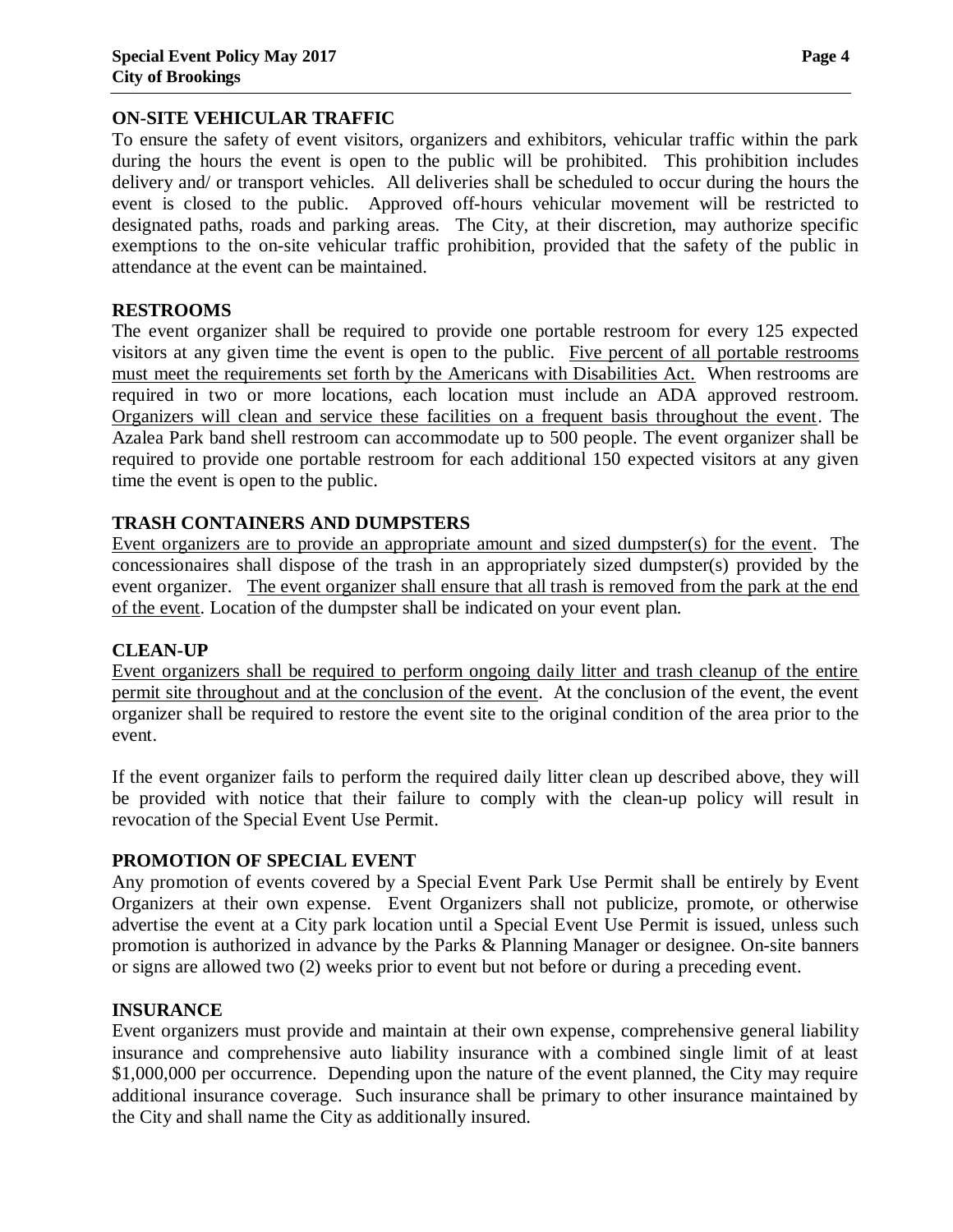#### **COMPLIANCE WITH PARK RULES**

Event organizers must agree to comply with all policies, rules, and laws governing the operation of the City park, and not alter or damage the park's natural or cultural resources or man made improvements in any way through the support or operation of the event activities, and to be responsible for and fully repair all damage to park facilities and resources which may result from any operations under their permit. Under no circumstances, shall event organizers allow nails to be placed in park trees; nor shall stakes shall be placed into the ground at a depth exceeding eight inches. All supplemental lighting systems shall be free standing. No attachments shall be made to existing park systems. Event organizers will be provided with notice that their failure to comply with park rules will result in revocation of their permit. Nothing in this provision shall limit the City's authority to issue citations for violations of any city ordinance or applicable laws.

## **SOUND AMPLIFICATION**

In Accordance with Brookings Municipal Code 12.25.012, Rules and Regulations Specific to City-Owned Parks, amplified sound and/or music is allowed in City parks provided it is contained within the immediate area of the activity. Event organizers will be required to estimate sound output if musical entertainment is included in the event. If it is determined that the decibel of sound is beyond allowable limits, City management or police department will regulate the sound volume. If the violation continues, event organizers will be provided with notice that their failure to comply with park rules has resulted in revocation of their permit. Sound amplification will not be allowed beyond 10:00 PM.

## **VENDORS & EXHIBITORS PERMITS**

Event Organizers shall be held responsible for communicating all park and event rules, regulations and permit requirements to any vendors and/ or exhibitors they authorize to participate in their event. The City will reserve the right to expel from a facility any vendor that the City determines is not in compliance with provisions of the Special Event Park Use Permit or City rules & regulations. The City will report suspected code violations to appropriate regulatory agencies.

#### **PRE-EVENT WALKTHROUGH**

**Event Organizer and City will conduct a pre-event walk through at the Event location at least one day prior to the start of the Event. Event Organizer must agree to comply with any additional instructions, site set-up changes and/ or restrictions issued by City that result from this walk through.**

#### **ALCOHOLIC BEVERAGES**

Alcohol dispensing will **only** be allowed at Azalea Park, and only with the appropriate OLCC Temporary Sales/Special Event License or an OLCC Temporary Use of Annual License for an event at an unlicensed location. Applications will only be considered for beer and wine; no spirits or hard liquor:

- A. A detailed plan (including notations on the Ground Setup Plan) on how Event Organizer plans to manage and separate minor patrons from adult alcohol consumers.
- B. How Event Organizer will check adult patrons' ID.
- C. The number and location of security monitors assigned to supervise the alcohol service area.
- D. How the Event Organizer will comply with OLCC regulations regarding food service for patrons being served alcohol.